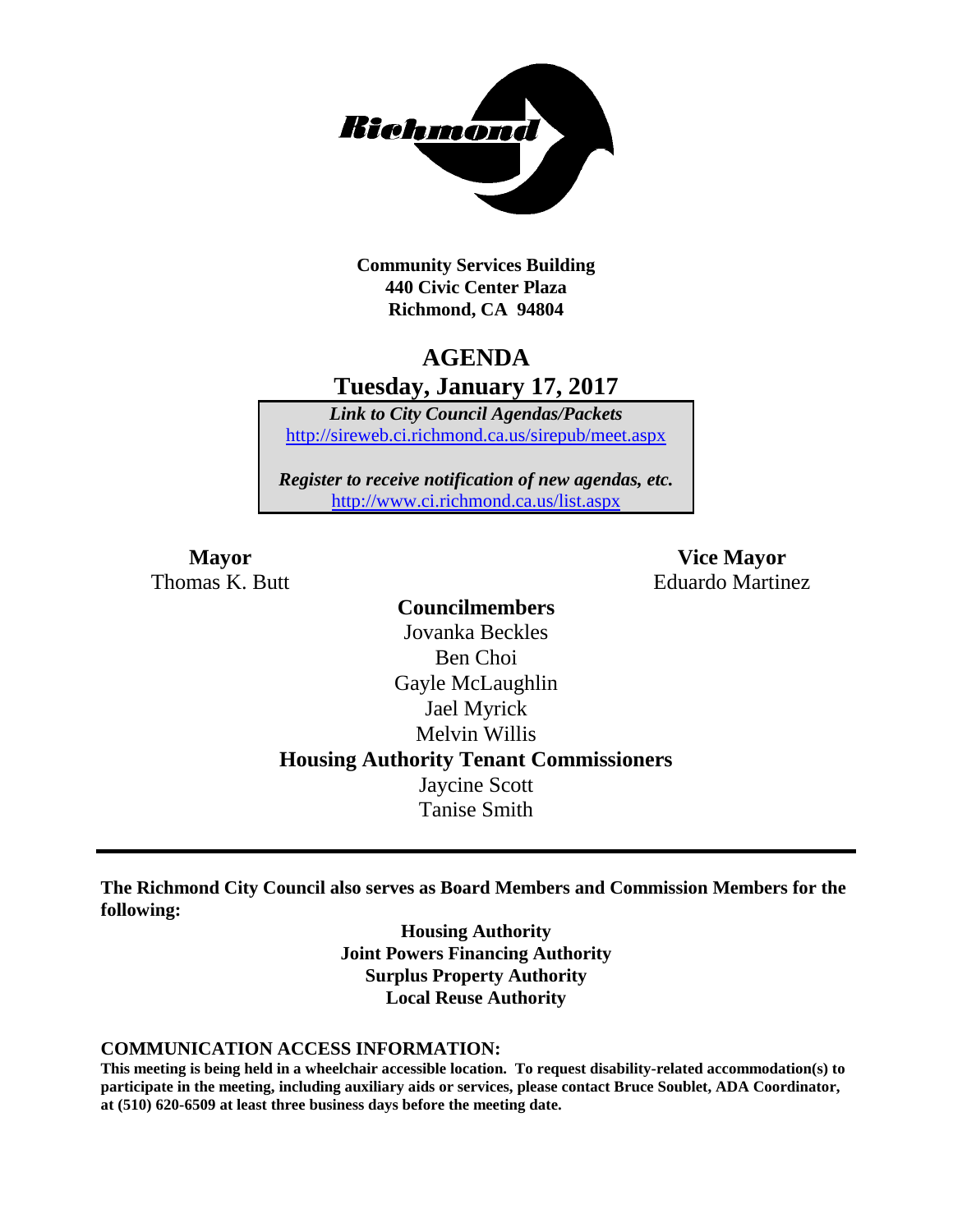# **MEETING PROCEDURES**

The City of Richmond encourages community participation at its City Council meetings and has established procedures that are intended to accommodate public input in a timely and time-sensitive way. As a courtesy to all members of the public who wish to participate in City Council meetings, please observe the following procedures:

**PUBLIC COMMENT ON AGENDA ITEMS:** Anyone who desires to address the City Council on items appearing on the agenda must complete and file a pink speaker's card with the City Clerk **prior** to the City Council's consideration of the item. Once the City Clerk has announced the item, no person shall be permitted to speak on the item other than those persons who have submitted their names to the City Clerk. Your name will be called when the item is announced for discussion. **Each speaker will be allowed up to TWO (2) MINUTES to address the City Council on NON-PUBLIC HEARING items listed on the agenda. Speakers are allowed up to THREE (3) minutes on PUBLIC HEARING items.**

**OPEN FORUM FOR PUBLIC COMMENT:** Individuals who would like to address the City Council on matters not listed on the agenda or on items remaining on the consent calendar may do so under Open Forum. All speakers must complete and file a pink speaker's card with the City Clerk **prior** to the commencement of Open Forum. The amount of time allotted to individual speakers shall be determined based on the number of persons requesting to speak during this item. **The time allocation for each speaker will be as follows:** 15 or fewer speakers, a maximum of 2 minutes; 16 to 24 speakers, a maximum of 1 and one-half minutes; and 25 or more speakers, a maximum of 1 minute.

#### **SPEAKERS ARE REQUESTED TO OCCUPY THE RESERVED SEATS IN THE FRONT ROW BEHIND THE SPEAKER'S PODIUM AS THEIR NAME IS ANNOUNCED BY THE CITY CLERK.**

**CONSENT CALENDAR:** Consent Calendar items are considered routine and will be enacted, approved or adopted by one motion unless a request for removal for discussion or explanation is received from the audience or the City Council. A member of the audience requesting to remove an item from the Consent Calendar must first complete a speaker's card and discuss the item with a City staff person who has knowledge of the subject material, prior to filing the card with the City Clerk and **prior** to the City Council's consideration of Agenda Review. An item removed from the Consent Calendar may be placed anywhere on the agenda following the City Council's agenda review.

**CONDUCT AT MEETINGS:** Richmond City Council meetings are limited public forums during which the City strives to provide an open, safe atmosphere and promote robust public debate. Members of the public, however, must comply with state law, as well as the City's laws and procedures and may not actually disrupt the orderly conduct of these meetings. The public, for example, may not shout or use amplifying devices, must submit comment cards and speak during their allotted time, may not create a physical disturbance, may not speak on matters unrelated to issues within the jurisdiction of the City Council or the agenda item at hand, and may not cause immediate threats to public safety.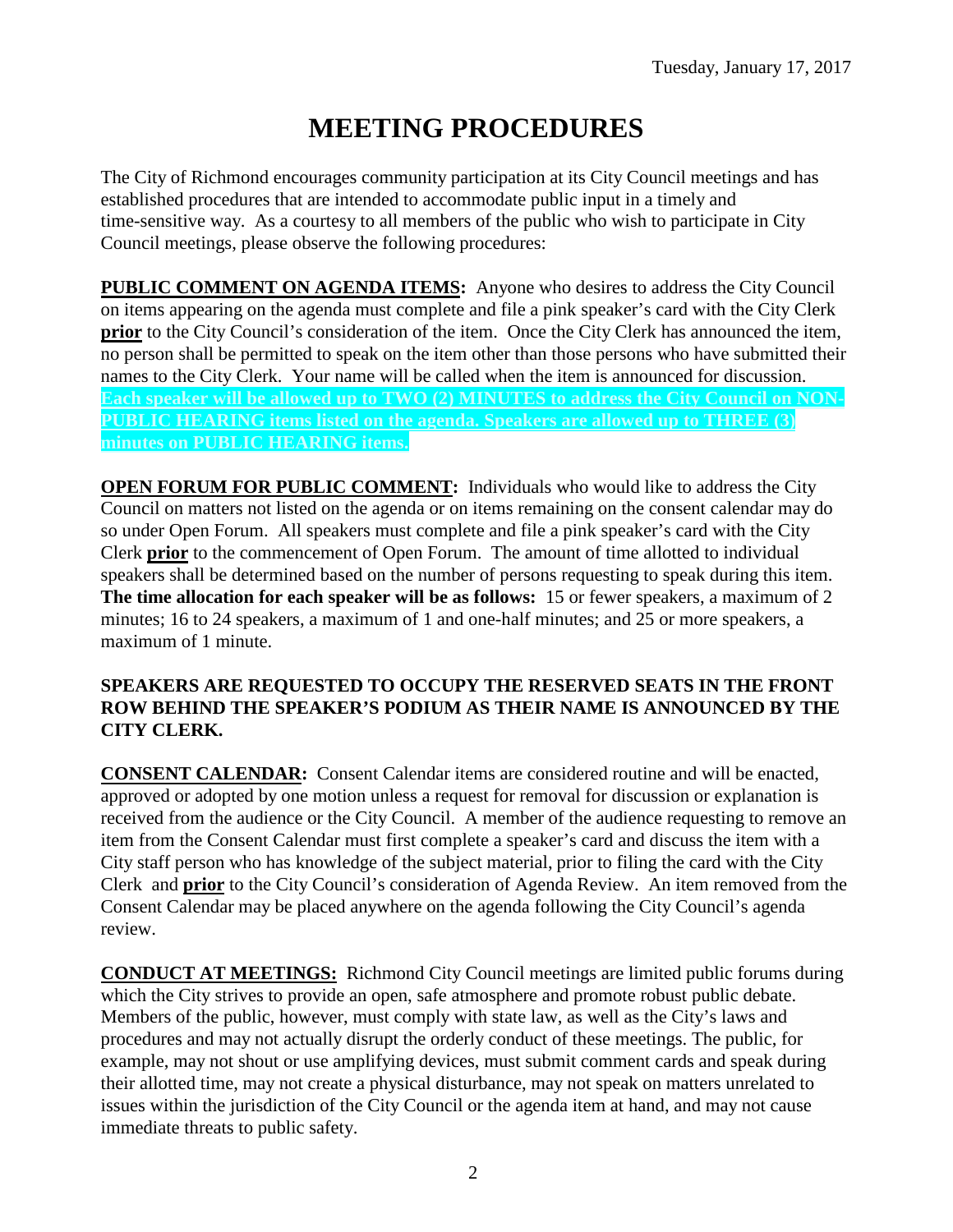**CITY HARASSMENT POLICY:** The City invites public comment and critique about its operations, including comment about the performance of its public officials and employees, at the public meetings of the City Council and boards and commissions. However, discriminatory or harassing comments about or in the presence of City employees, even comments by third parties, may create a hostile work environment, if severe or pervasive. The City prohibits harassment against an applicant, employee, or contractor on the basis of race, religious creed, color, national origin, ancestry, physical disability, medical condition, mental disability, marital status, sex (including pregnancy, childbirth, and related medical conditions), sexual orientation, gender identity, age or veteran status, or any other characteristic protected by federal, state or local law. In order to acknowledge the public's right to comment on City operations at public meetings, which could include comments that violate the City's harassment policy if such comments do not cause an actual disruption under the Council Rules and Procedures, while taking reasonable steps to protect City employees from discrimination and harassment, City Boards and Commissions shall adhere to the following procedures. If any person makes a harassing remark at a public meeting that violates the above City policy prohibiting harassment, the presiding officer of the meeting may, at the conclusion of the speaker's remarks and allotted time: (a) remind the public that the City's Policy Regarding Harassment of its Employees is contained in the written posted agenda; and (b) state that comments in violation of City policy are not condoned by the City and will play no role in City decisions. If any person makes a harassing remark at a public meeting that violates the above City policy, any City employee in the room who is offended by remarks violating the City's policy is excused from attendance at the meeting. No City employee is compelled to remain in attendance where it appears likely that speakers will make further harassing comments. If an employee leaves a City meeting for this reason, the presiding officer may send a designee to notify any offended employee who has left the meeting when those comments are likely concluded so that the employee may return to the meeting. The presiding officer may remind an employee or any council or board or commission member that he or she may leave the meeting if a remark violating the City's harassment policy is made. These procedures supplement the Council Rules and Procedures relating to disruption of orderly conduct at Council meetings.

Any law enforcement officer on duty or whose service is commanded by the presiding officer shall be Sergeant-at-Arms of the Council meetings. He/she, or they, shall carry out all orders and instructions given by the presiding officer for the purpose of maintaining order and decorum at the Council meetings (City Council Rules of Procedure and Order Section III F, RMC Section 2.12.030).

**\*\*\*\*\*\*\*\*\*\*\*\*\*\*\*\*\*\*\*\*\*\*\*\*\*\*\*\*\*\*\*\*\*\*\*\*\*\*\*\*\*\*\*\*\*\*\*\*\*\*\*\*\*\*\*\*\*\***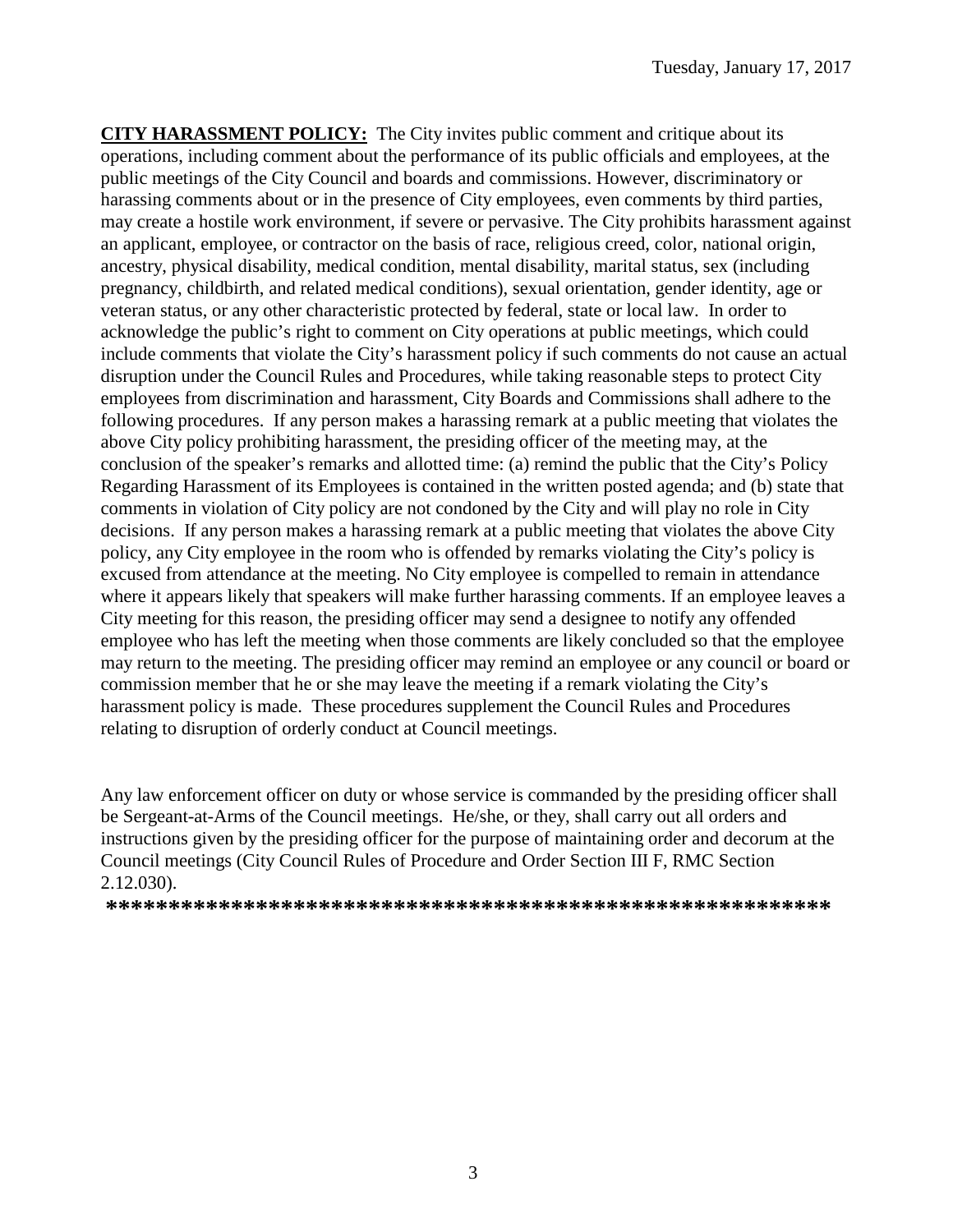# **OPEN SESSION TO HEAR PUBLIC COMMENT BEFORE CLOSED SESSION**

5:30 p.m.

#### **A. ROLL CALL**

#### **B. PUBLIC COMMENT BEFORE CLOSED SESSION**

#### **C. ADJOURN TO CLOSED SESSION**

### **CLOSED SESSION**

Shimada Room of the Community Services Building

#### **CITY COUNCIL**

CONFERENCE WITH LEGAL COUNSEL - EXISTING LITIGATION (Subdivision [a] of Government Code Section 54956.9):

California Apartment Owners vs. City of Richmond

PUBLIC EMPLOYEE APPOINTMENT (Government Code Section 54957.6):

Title: Citizens Police Review Commission Investigative Officer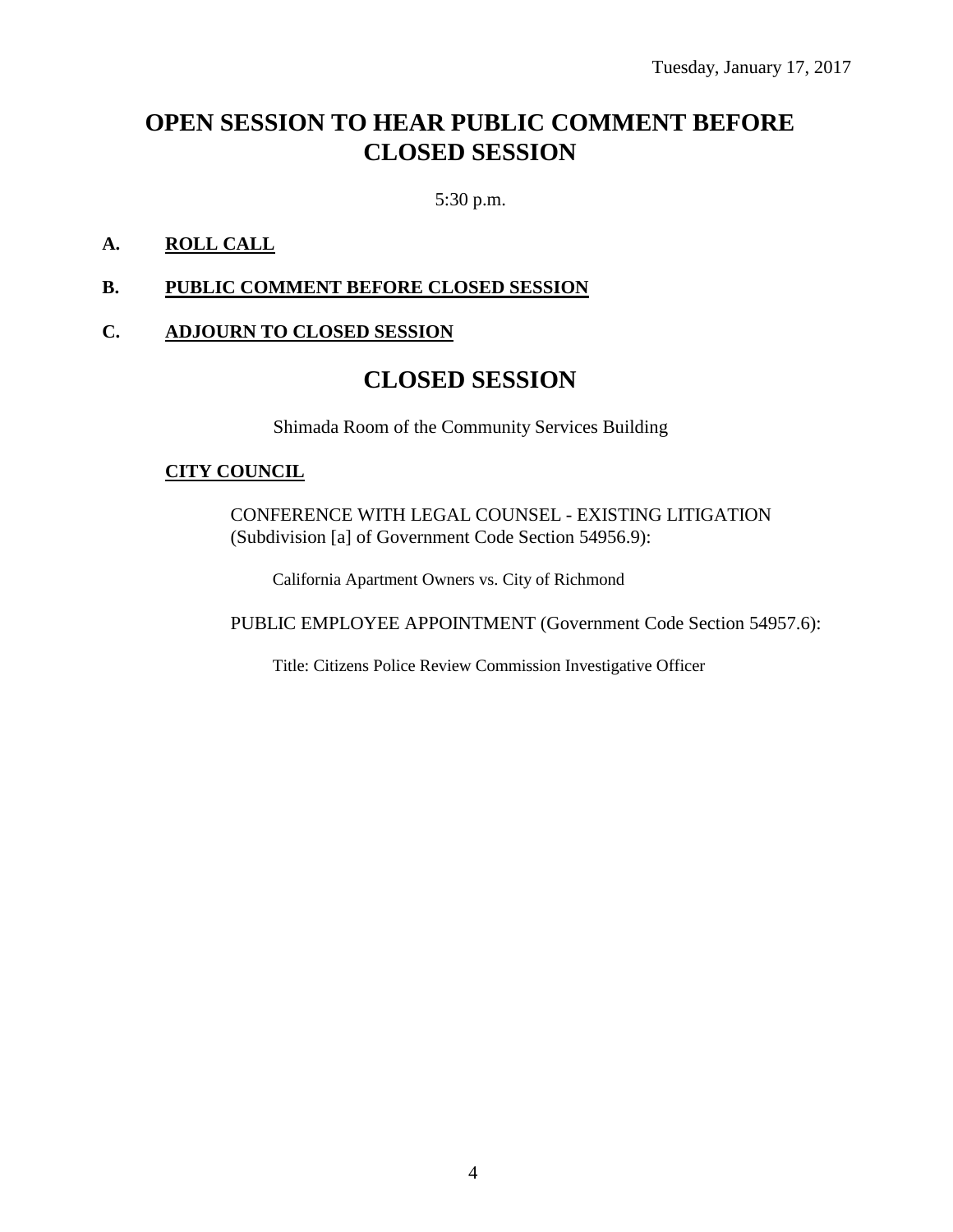## **REGULAR MEETING OF THE RICHMOND CITY COUNCIL**

6:30 p.m.

#### **A. PLEDGE TO THE FLAG**

- **B. ROLL CALL**
- **C. STATEMENT OF CONFLICT OF INTEREST**

#### **D. AGENDA REVIEW**

#### **E. PRESENTATIONS, PROCLAMATIONS, AND COMMENDATIONS**

**E-1.** ELECTION of Vice Mayor for 2017 - Mayor Tom Butt (620-6503).

#### **F. REPORT FROM THE CITY ATTORNEY OF FINAL DECISIONS MADE DURING CLOSED SESSION**

#### **G. REPORT FROM THE CITY MANAGER**

#### **H. OPEN FORUM FOR PUBLIC COMMENT**

#### **I. CITY COUNCIL CONSENT CALENDAR**

- **I-1.** ADOPT a resolution setting a public hearing for February 21, 2017, regarding the City's intent to grant to SFPP, L.P. a 10-year franchise to use or lay and use oil pipes and appurtenances for the purpose of transmitting and distributing oil and oil products within the City's rights-of-way - Engineering and Capital Improvement Projects (Yader A. Bermudez 774-6300).
- **I-2.** APPROVE a three-year agreement with OpportunitySpace, Inc. for use of data management software to assist in code enforcement and other property-related activities. The cost of the contract will be shared equally with the Richmond Community Foundation, for a net cost to the City of \$18,000 over a three-year period - Department of Infrastructure Maintenance and Operations (Tim Higares 620-6508).
- **I-3.** APPROVE the payment of tuition costs for three (3) police officer trainees at the basic police academy at the Office of the Sheriff, Contra Costa County Law Enforcement Training Center, in an amount not to exceed \$14,000 - Police Department (Chief Allwyn Brown 621-1802).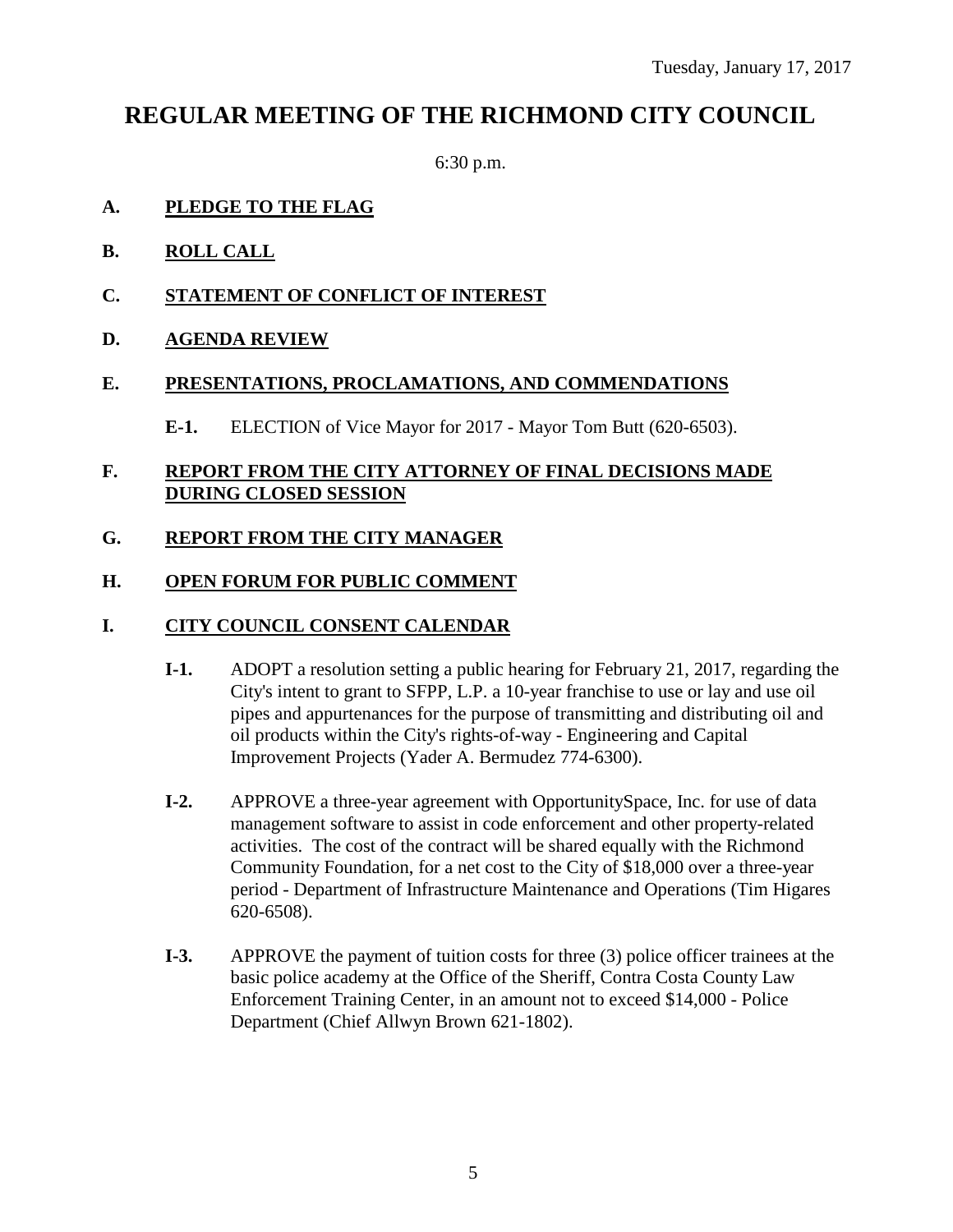- **I-4.** APPROVE a contract with Allied Universal to provide security services at 325 Civic Center Plaza, 403 Civic Center Plaza, 440 Civic Center Plaza, 450 Civic Center Plaza, 330 25th Street, 2525 Macdonald Avenue and 326 27th Street for a period from March 1, 2017, to December 31, 2019, for a total not to exceed contract amount of \$ 733,688 and APPROPRIATE Fiscal Year (FY) 2017-18 funds in the amount of \$244,556; FY 2018-19 funds in the amount of \$244,556 and FY 2019-20 funds in the amount of \$122,278 to cover the cost of the contract - Police Department (Chief Allwyn Brown 621-1802).
- **I-5.** RECEIVE a report on the Richmond Municipal Sewer District for the month of November 2016 - Water Resource Recovery Department (Ryan Smith 620- 5486).
- **I-6.** ADOPT a resolution authorizing the Business License Division to offer an Amnesty Program for a period of five months, allowing businesses with unpaid business licenses and transient occupancy taxes, including hotels, motels, and short term rentals, to pay fees and taxes owed without incurring late fees and penalties - Finance Department (Belinda Warner/Antonio Banuelos 620-6741).
- **I-7.** ADOPT an ordinance (second reading) amending Richmond Municipal Code Sections 9.20.150 and 9.20.155 to update the solid waste collection rates to reflect: (1) an annual Consumer Price Index rate adjustment of three percent (3.00%) that will go into effect on January 1, 2017; and (2) approval of \$.12 per month surcharge on residential accounts resulting from the high 2016 bulky item participation rate that exceeded the 2016 bulky item program budget - City Manager's Office (Shasa Curl/Adam Lenz 620-5537).
- **I-8.** APPROVE an amendment to a legal services agreement with Downey Brand, LLP for assistance with environmental and implementation issues associated with the 'Zeneca' site and the Richmond Bay Specific Plan, in the amount of \$100,000 for a total contract amount of \$150,000 with a term ending December 31, 2018 - City Attorney's Office/Planning and Building Services Department (Bruce Reed Goodmiller 620-6509/Richard Mitchell and Lina Velasco 620- 6506).
- **I-9.** APPROVE the Fiscal Year 2017-18 Environmental and Community Investment Agreement (ECIA) competitive grant program guidelines and application - City Manager's Office (Bill Lindsay/LaShonda White 620-6512).
- **I-10.** APPROVE actions to update the Commission on Aging; APPOINT Beverly Wallace, seat #2, term expiration date May 19, 2018 - Office of the Mayor (Mayor Tom Butt 620-6503).
- **I-11.** APPROVE actions to update the Economic Development Commission; APPOINT Brandon Evans, seat #2, term expiration date March 30, 2018 - Office of the Mayor (Mayor Tom Butt 620-6503).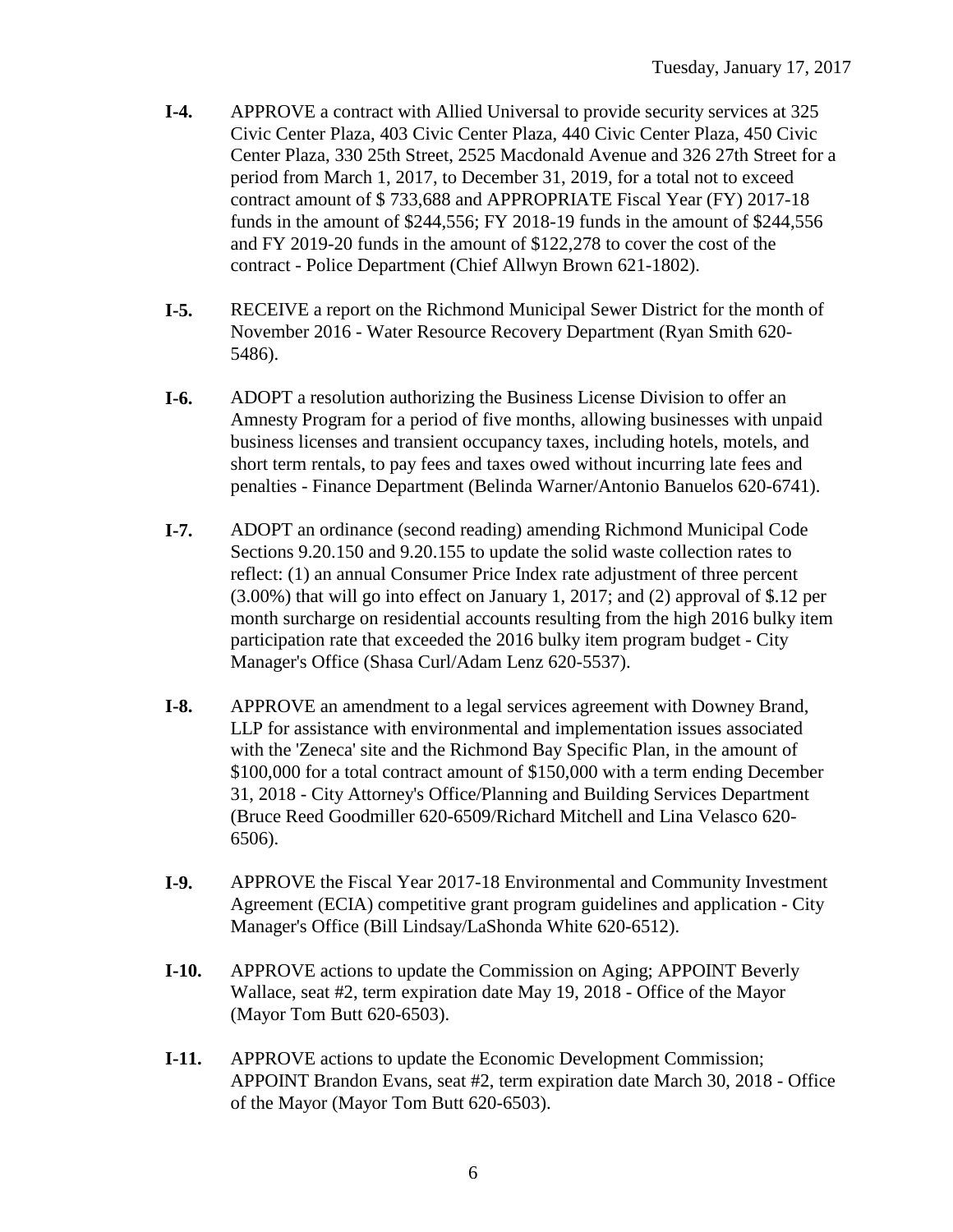- **I-12.** APPROVE actions to update the Citizens Police Review Commission; APPOINT Vinay Pimple, seat #3, term expiration November 1, 2019, Diego Garcia, seat #9, term expiration November 1, 2019 - Office of the Mayor (Mayor Tom Butt 620-6503).
- **I-13.** APPROVE actions to update the Youth Council; APPOINT Brianna Alleyne, seat #2, term expiration date October 1, 2017; Fabienne Aubertin, seat #3, term expiration October 1, 2017 - Office of the Mayor (Mayor Tom Butt 620-6503).
- **I-14.** APPROVE actions to update the Revolving Loan Fund Board; APPOINT: Fathia Macauley, new appointment, Seat #7 - Office of the Mayor (Mayor Tom Butt 620-6503).
- **I-15.** APPROVE actions to update the Contra Costa Mosquito and Vector Control Board of Trustees; APPOINT Soheila Bana to the City of Richmond Seat on the Contra Costa Mosquito and Vector Control Board of Trustees, term expiring September 11, 2020 - Office of the Mayor (Mayor Tom Butt 620-6503).
- **I-16.** ADOPT a resolution approving a Memorandum of Understanding (MOU) between the Richmond Police Officers' Association (RPOA) and the City of Richmond. The MOU will be effective from July 1, 2016 through June 30, 2021- Human Resources (Lisa Stephenson 620-6609).
- **I-17.** ADOPT a resolution approving a Memorandum of Understanding (MOU) between the Richmond Police Management Association (RPMA) and the City of Richmond. The MOU will be effective from January 1, 2017 through December 31, 2021 - Human Resources (Lisa Stephenson 620-6609).
- **I-18.** APPROVE a contract amendment with Dyett & Bhatia Urban & Regional Planners, for an amount not to exceed \$80,000, through June 30, 2018, to assist with implementation and trainings related to Zoning Update - Planning and Building Services Department (Richard Mitchell 307-8159).
- **I-19.** RECEIVE the Certificate of Sufficiency of Initiative Petition dated January 3, 2017, indicating that the initiative petition entitled "Richmond Hills Initiative" has a sufficient number of valid signatures to be submitted to the voters at the 2018 general election. This is the only Council action at this time - City Clerk's Office (Pamela Christian 620-6513).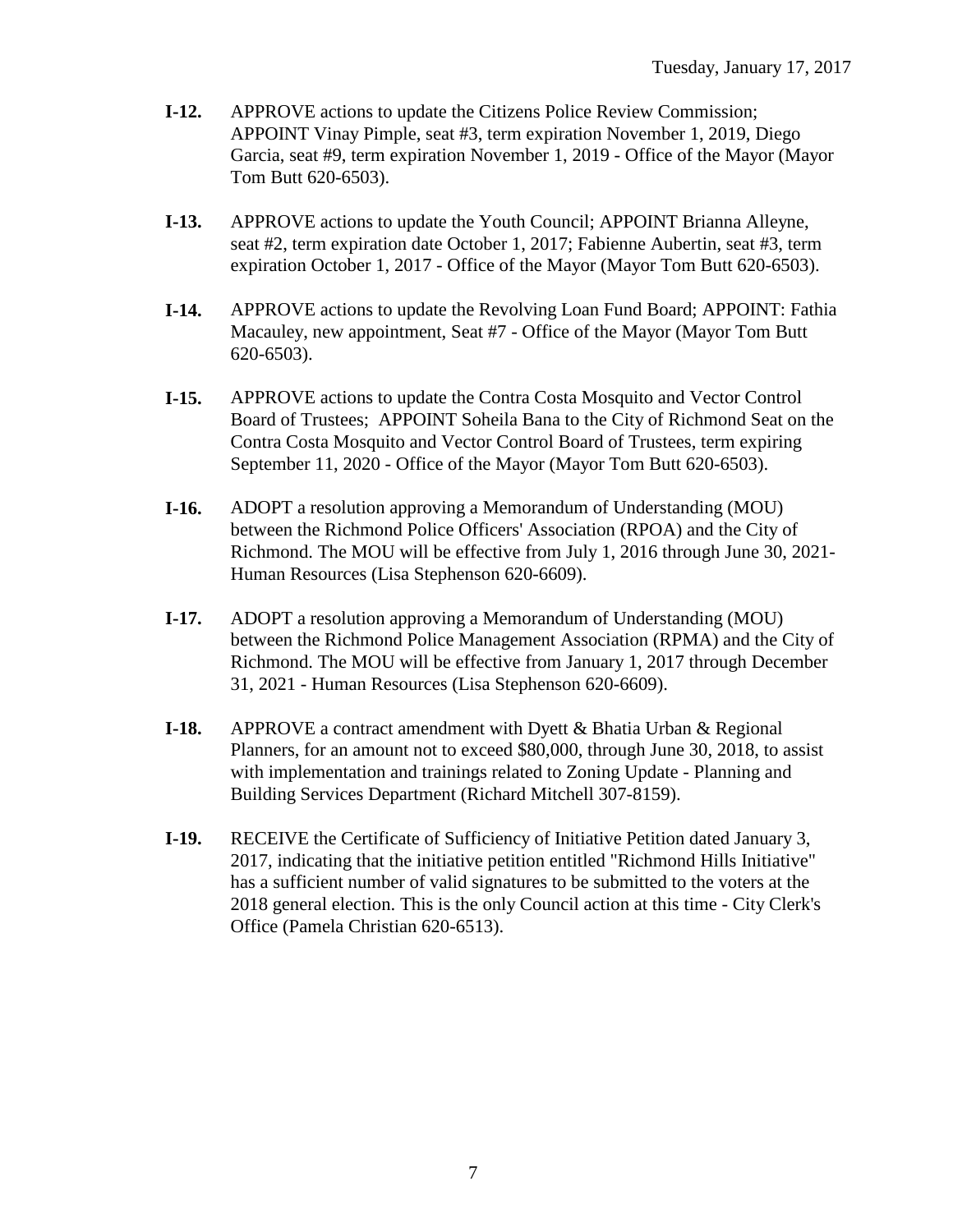#### **J. ITEMS CONTINUED FROM PREVIOUS MEETINGS - COUNCIL AS A WHOLE**

- **J-1.** APPOINT a general employee representative to the Personnel Board from the following panel of three nominees elected at the Personnel Board Election held October 26, 2016, to November 9, 2016: (1) Robert Davila, (2) Charles Smith, and (3) Pamela Saucer-Bilbo - City Clerk's Office (Pamela Christian 620-6513). **This item was continued from the November 15, December 6, and 20, 2016, meetings.**
- **J-2.** ADOPT a resolution recognizing International Federation of Professional and Technical Engineers' (IFPTE) Local 21 as the sole and exclusive bargaining agent for Executive Management employees pursuant to the Employer-Employee Relations Resolution (EERR) #134-96 - Human Resources Management (Lisa Stephenson 620-6609). **This item was continued from the December 20, 2016, meeting.**

### **K. ITEMS CONTINUED FROM PREVIOUS MEETINGS - ORDINANCES**

**K-1.** INTRODUCE an ordinance (first reading) adding Chapter 14.56 to the Richmond Municipal Code (RMC) to establish a Neighborhood Permit Parking Program (NPP) that is intended to provide parking restrictions in residential communities located near major employers, colleges, medical institutions and those impacted by commuter spillover parking - City Manager's Office (Bill Lindsay 620-6512/Denée Evans 621-1718). **This item was continued from the December 6 and 20, 2016, meetings.**

#### **L. RESOLUTIONS**

**L-1.** ADOPT a resolution in support of increased funding from the State of California for adult education - Vice Mayor Eduardo Martinez (620-6593).

### **M. COUNCIL AS A WHOLE**

- **M-1.** APPROVE the proposal for renaming the bicycle and pedestrian trail on the Richmond Greenway as the Lillie Mae Jones Trail - Office of the Mayor (Mayor Tom Butt 620-6502).
- **M-2.** DIRECT the City Manager to amend the planning process active for the Marina Bay Waterfront property known as Parcel FM to 1) establish a new parcel appropriate for the development of a full-service restaurant on the southern end of the property, and 2) revise the development plans for the site in accordance with existing planning regulations for the purpose of soliciting separate development proposals for a full-service restaurant on the new parcel - Office of the Mayor (Mayor Tom Butt 620-6503).